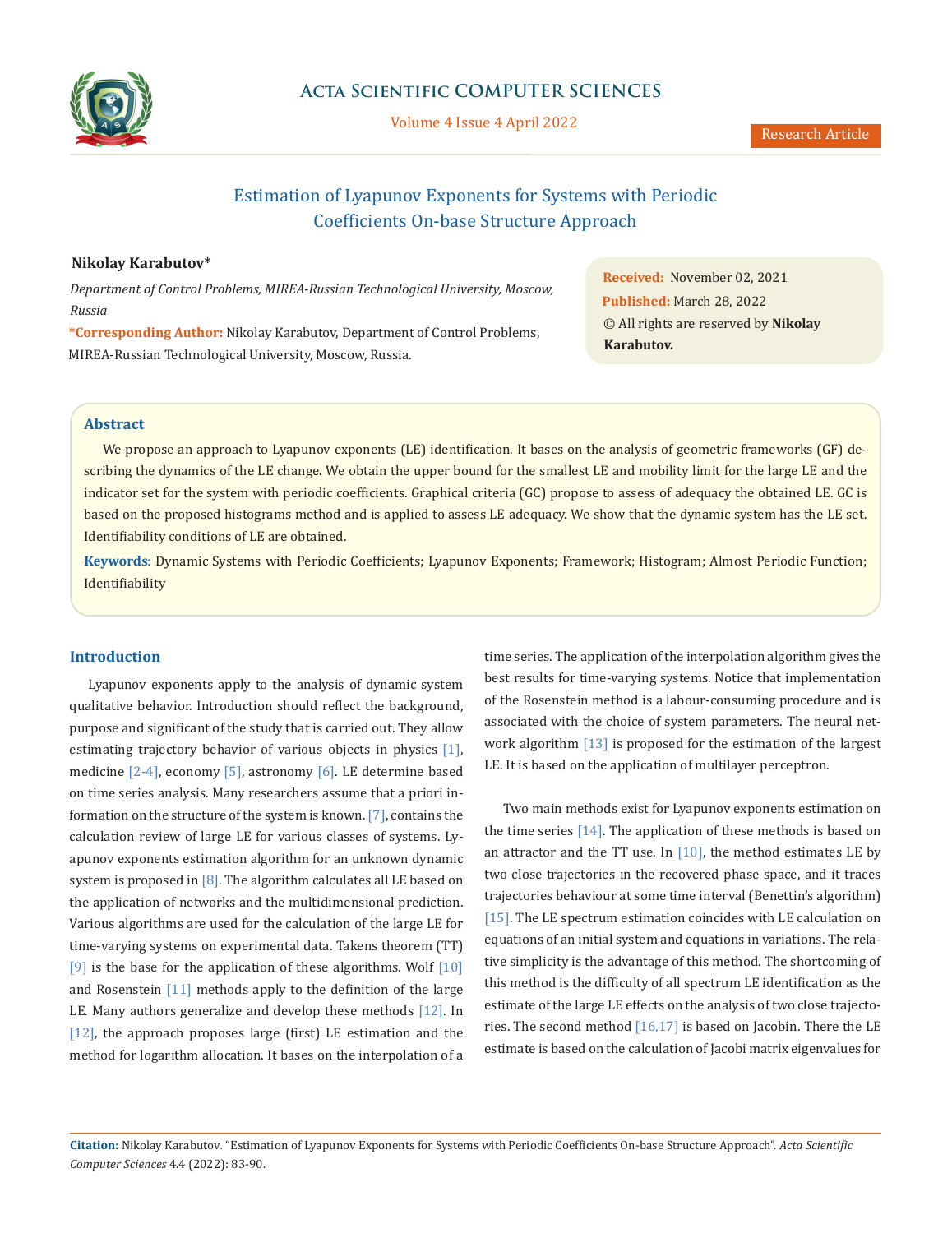a system generating the time series. The advantage of this method is the possibility of non-negative Lyapunov exponents spectrum estimation on short implementation, and the shortcoming is high sensitivity to noise and errors.

Takens theorem application depends on features of the time series [18]. The implementation complexity of LE identification methods is explained with features of the time series. These approaches are applied to LE estimation of time-varying systems.

Therefore, various modifications of Rosenstein, Benetton, Wolf and Takens theorem widely applies to Lyapunov exponents identification of stationary systems. Properties of the time series affect the accuracy of obtained LE estimations. The simplification of specified methods is based on consideration of a priori information. As a rule, the considered methods allow finding the high (first, large) Lyapunov exponent. The overwhelming number of publications is devoted to the analysis of chaos systems. Time-varying systems have specific [19]. In particular, they may contain the Lyapunov exponents set. A further modification is required for the approaches and methods considered above. Criteria and procedures for verification of obtained decisions are proposed not always. In [20], the approach to the LE identification based on the analysis of frameworks is proposed. Frameworks describe LE change dynamics of stationary systems under uncertainty. They do not demand the application of procedures and methods considered above. We gave a generalization of this approach on a class of periodic systems.

## **Problem statement**

Consider the linear dynamic system [19]

 $Y = CX + W_U U,$   $---(1)$  $\dot{X} = A(t)X + BU$ ,

Where  $X \in \mathbb{R}^m$  is state vector,  $Y \in \mathbb{R}^n$   $\in \mathbb{R}^n$  are input and output,  $W_U \in R^{n \times k}$  ,  $C \in R^{n \times m}$  ,  $A(t) \in R^{m \times m}$  , ,  $B \in R^{m \times k}$  .

Let the matrix  $A(t)$  satisfy conditions.

A1.  $A(t)$  is a continuous Frobenius matrix and limited

$$
||A(t)|| \leq \alpha_A \qquad \qquad \qquad \text{---} \tag{2}
$$

Where  $\alpha_A > 0$ , ||-|| is norm of a matrix.

A2.  $A(t)$  is almost periodic [17].  $A_i(t) = A_i(t - \tau_i)$  $\cdots$ ----------------(3)

84

A3.  $A(t)$  is Hurwitz matrix for almost all  $t \geq 0$ .

Experimental information for (1) has the form  
\n
$$
I_o = \{Y(t), U(t), t \in J = [t_o, t_1]\}.
$$

Write the solution of the system (1) as  $X(t) = X(t_0, U, t)$ --------------(5)

Where  $X$  is the operator who is determined by matrixes  $A, B$ .

Obtain from (5) the solution of system (1) at 
$$
X_0 = X(t_0)
$$
  
  $X(t) = X_g(t) + X_q(t)$  (6)

Where  $X_q(t)$  is a particular solution (1) with  $U \in I_q$ ,  $X_q(t)$  is a general solution (1) with  $U(t) = 0$  at the unknown  $X_0 \in I_0$ .

Let *X*  $(X_0,t)$  is a general solution of system (1) with  $X_0 = X_0(Y_0) \in I_0$ 

Problem: determine by solution estimations

 $X_q(t) = X_q(X_q, X_q, t)$ 

on the set I<sub>0</sub> determine the eigenvalues spectrum and the order of system (1).

## **Estimation**  $X_a(t)$

Apply operation  $\{X(t)\}\setminus\{X_a(t)\}\$  and create the set  $\{X_a(t)\}\$ for LE estimation. We will state the task solution method [20] on the example of a second-order system (1) with one input and an output. Introduce designations:  $y = Y$ ,  $u = U$ .

Let  $W_{\mu} = 0$ ,  $D_{\mu}(\omega)D_{\mu}(\omega)$  are frequency spectrum  $u, y$ ,  $|y(t)| < \infty$ ,  $|u(t)| < \infty$ . As the matrix  $A(t)$  satisfies the A3 condition obtain  $D_{\nu}(\omega) \neq D_{\nu}(\omega)$ , i.e. the system (1) is time-varying. The proposed approach to the design of a model eliminates this delay.

Present I<sub>o</sub> as  $I_o = I_o^q(J_q) \bigcup I_o^g(J_g)$ 

Where  $J_q \cup J_g = J \subseteq R$ ;  $I_q^g$ ,  $I_g^g$  are sets containing the information about  $X_q$  and  $X_q$ .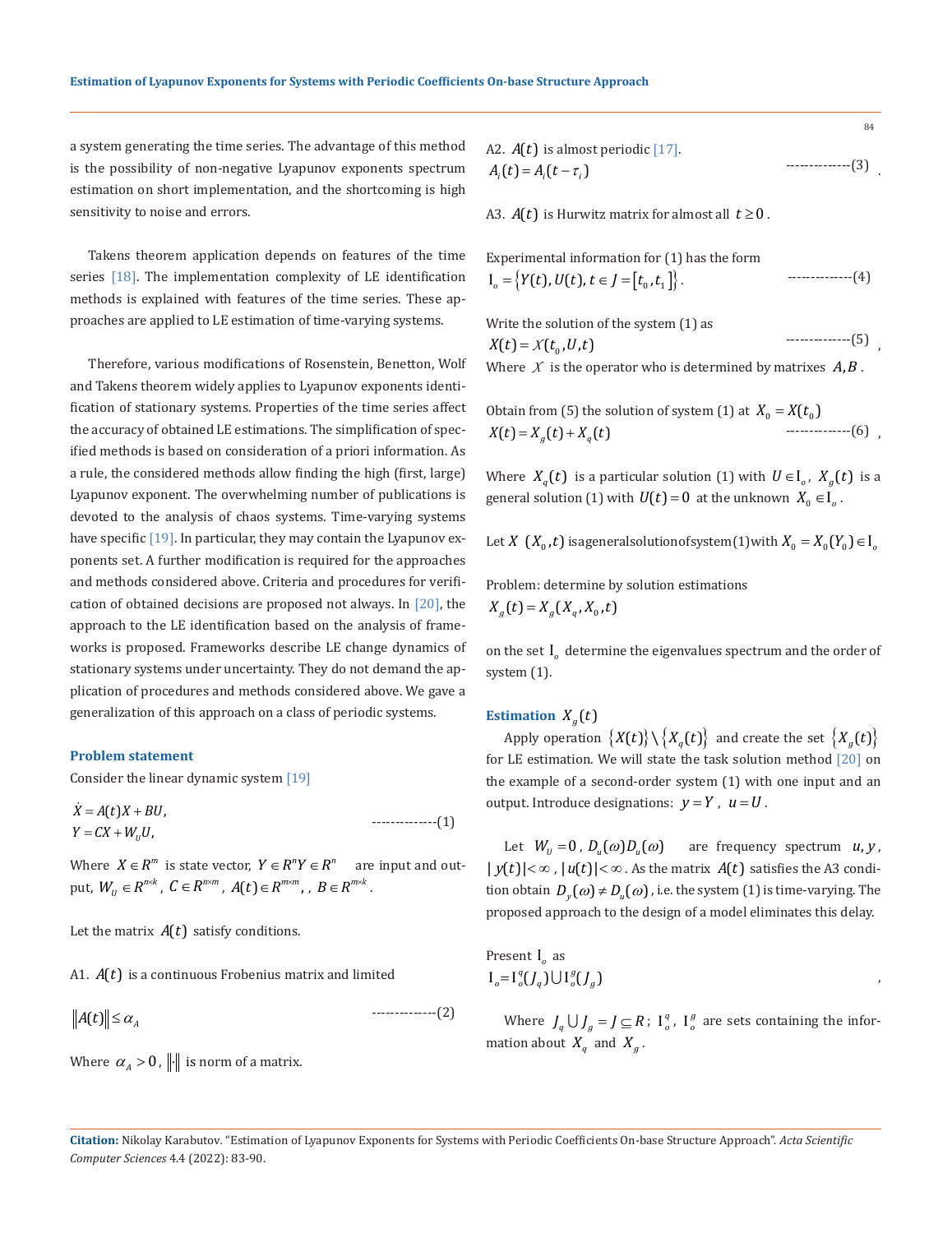Determine by particular solution estimation of the system (1) on the set  $I^q_o(J_q)$ . As  $x_1 = y, y \in R$  apply variable *y* differentiation operation to obtaining the component  $x_2 = \dot{x}_1$  vector  $X \in \mathbb{R}^2$ . Designate  $x_2 = \dot{y}$ .

#### **Statement 1 [20]. Model**

 $\hat{X}_a(t) = \hat{A}_a W(t) \quad \forall t \in J_a$ --------------(7)

is applied for the identification  $X_q(t)$  on the set  $I_q^q$ , where  $\hat{A}_q \in R^{2 \times 2}$  is the parameter matrix of the model,  $\textit{W} = \left[ \textit{u u}^{\prime} \right]^{\textit{T}}$  .

Model (7) properties depend on the choice of the interval  $J<sub>a</sub> \subset J$ . Model (7) is applied also on  $m > 2$ .

Determine by the estimation of the particular solution  $\ddot{X}_{q}(t)$  of the system (1) using the model (7) on  $I_{\sigma}^{g}$ . Next obtain the estimation of general solution

$$
\hat{X}_g(t) = X(t) - \hat{X}_q(t) \quad \forall t \in J_g'
$$
\nwhere  $\hat{X}_g(t) = [\hat{y}_g(t) \hat{y}_g(t)]^T$ .

Further, we consider the system (1) with one input *u* and one output *y* and suppose that the system (1) is identifiable. Perform this condition check based on the approach proposed in [20].

#### **Structural properties coefficient of system. LE**

Apply Lyapunov exponents [19] to the estimation of system (1) properties. LE for a real function  $h(t)$  determine as

$$
\chi[h] = \overline{\lim_{t \to \infty}} \frac{\ln|h(t)|}{t}
$$

where *t*→∞ lim is upper limit.

LE  $\chi_i[h]$   $(i = 1, m)$  of the stationary system (1) coincides with real parts of eigenvalues  $\lambda_i$  for matrix  $A$ .

Let the estimation of general solution  $\forall t \in J_a$  be known for the system (1) and condition A3 is satisfied.

Apply (8) to 
$$
\hat{y}_g(t)
$$

$$
\chi\left[\hat{\mathcal{Y}}_g\right] = \overline{\lim_{t \to \bar{t}} \frac{\ln \left|\hat{\mathcal{Y}}_g(t)\right|}{t}} \qquad \qquad \dots \dots \dots \dots \dots \dots \tag{9}
$$

where  $\overline{t} \in J_g$  is the upper bound  $t$  on an interval  $J_g \subset J$ .

(9) is large LE. If the limit (8) exists, that  $\chi \left[ \hat{y}_g \right]$  is matrix A maximum eigenvalue estimation. Therefore,  $\chi \left[ \hat{y}_g \right]$  is the stability degree of the system (1). If  $m=2$  , then obtain for  $\hat{\dot{\mathcal{Y}}}_g$ 85

$$
\chi \left[ \hat{\dot{\mathcal{Y}}}_g \right] = \overline{\lim_{t \to \bar{t}}} \frac{\ln \left| \hat{\dot{\mathcal{Y}}}_g \right|}{t} \tag{10}
$$

Also, the indicator

$$
\eta[h] = \lim_{t \to \infty} \frac{\ln|h(t)|}{t}
$$

is applied, where  $\lim_{t\to\infty}$  is the bottom limit. It is the Perron bottom index [19,20].

The application idea of Lyapunov exponents in identification problems is presented in [20]. The proposed approach is based on the analysis of structural properties coefficient (SPC) [20]. Hereinafter development of this approach is given. At first, considers an association between CSP and LE.

Let  

$$
\rho(\hat{y}_g) = \rho_g = \ln |\hat{y}_g(t)| \quad \forall t \in \overline{J}_g \subset J_g, \qquad \qquad \text{............} \tag{12}
$$

where  $\overline{J}_a = \left[ t_0, \overline{t} \right]$  determine based on (9).

Then CSP for the estimation of system structural properties has the form

( *<sup>g</sup>* ) *s y t k t t* ρ <sup>ρ</sup> <sup>=</sup> <sup>ˆ</sup> ( ) (, ) . --------------(13)

 $k_s(t, \rho)$  is the main variable for indicator  $\chi[\hat{y}_q]$  calculation on the interval  $\overline{J}_a$ .

So, interdependence between LE  $\chi \left[ \hat{y}_g \right]$  and the SPC coefficient of structural properties  $k_s(t, \rho)$  is showed on the informational set  $I_{\rho} = \left\{ \rho \left( \hat{y}_{g}(t) \right), t \in \overline{J}_{g} \right\}.$ 

Consider the set

( ) { } { } *<sup>g</sup> gg g g <sup>X</sup> g g yt yt t J ytt J* = ∈= ∈ <sup>ˆ</sup> <sup>ˆ</sup> I , ( ), I ( ) ˆ ˆ \ , --------------(14)

which data contains about the change of the variable  $\hat{y}_g$  on the interval  $J_a$ .

**Citation:** Nikolay Karabutov*.* "Estimation of Lyapunov Exponents for Systems with Periodic Coefficients On-base Structure Approach". *Acta Scientific Computer Sciences* 4.4 (2022): 83-90.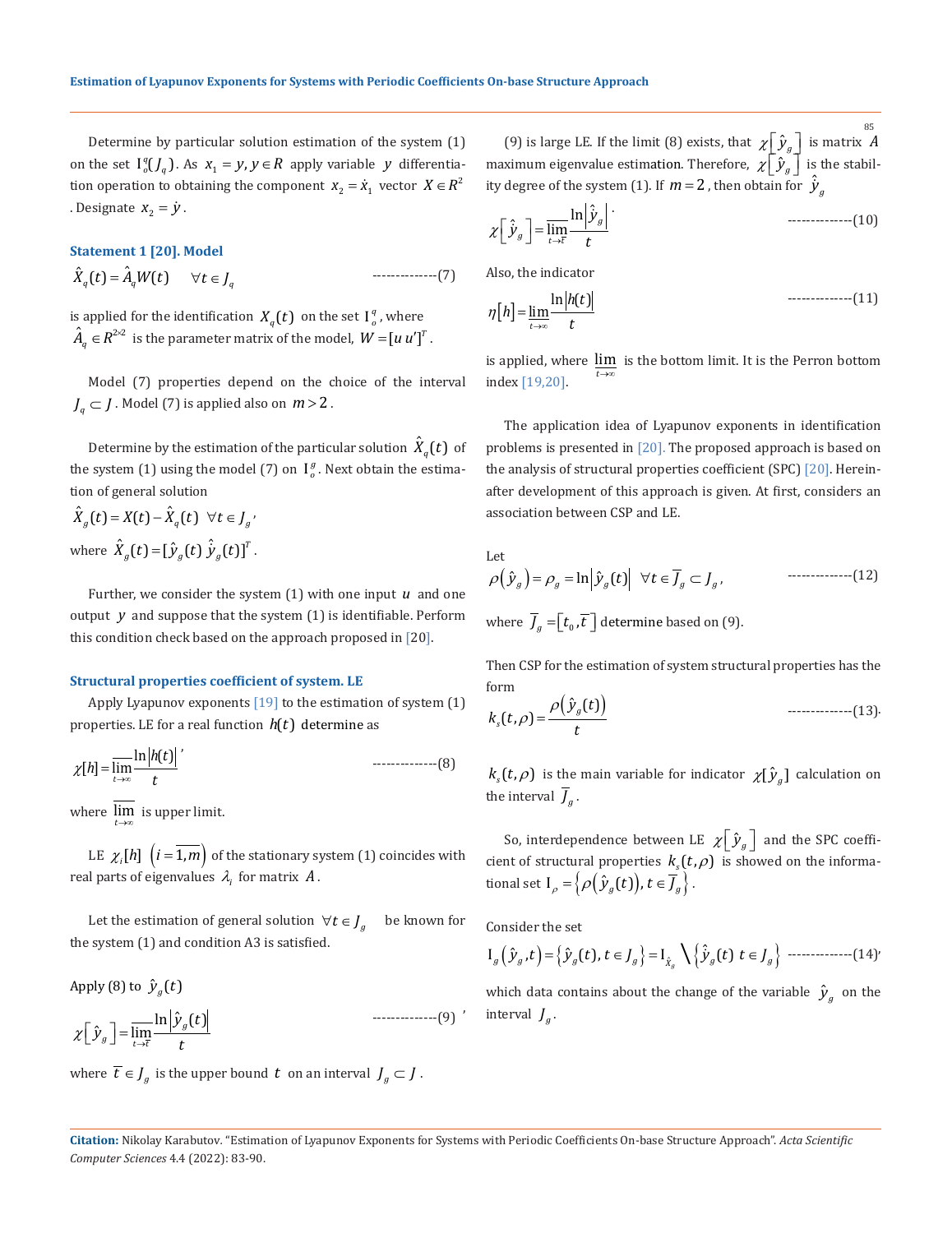We suppose that the system (1) is stable, i.e.  $Re(\lambda_i(t)) \leq 0$ ,  $i = 1, m$  for  $\forall t > 0$ , where  $\lambda_i(t) \in \sigma(A)$  is *i*-th matrix eigenvalue.

Problem: estimate Lyapunov exponents and the of the system (1) order based on sets  $I_{\rho}$ ,  $I_{\rho}$  analysis.

As the set (14) is formed based on the model (7), the estimation  $\hat{y}_g$  will contain error  $\varepsilon$ . Therefore, the function  $\hat{y}_g(t)$  is almost "periodic".

#### **Almost periodic functions to bohr**

Consider a class of almost periodic functions to Bohr.

#### **Definition 1 [21]**

The numerical set  $\Xi = \{ \xi \}$  is called relatively dense on the real axis −∞ < < ∞ *x* if number *l* > 0 exists such that each segment  $a \le x \le a + l$  of length *l* contains at least one element of our set, i.e. at any *a* we have

 $[a,a+l] \cap \Xi \neq 0$ 

## **Definition 2 [21]**

The number  $T = T_f(\delta)$  is almost the function  $f(x)$  period with an accuracy of  $\delta$  if inequality

 $|f(x+T_f)-f(x)| < \delta, \quad \delta > 0$ --------------(15)

fairly for any  $x \in (-\infty, \infty)$ .

## **Definition 3 [21]**

A function  $f(x) \in (-\infty, \infty)$  is almost periodic in Bohr sense (  $BF$  -function) if a relatively dense set of almost  $T_f$  -period for the function  $f(x)$  exists within accurate  $\delta$ ; i.e. such positive number  $l = l(\delta)$  exists that any segment  $[a, a+l]$  contains, at least, one number  $T_f$  for which it is fair

$$
\left|f(x+T_f)-f(x)\right|<\delta \text{ for } x\in\left(-\infty,\infty\right).
$$

where  $\delta$  is any positive number.

Function  $\hat{y}_a(t)$  belongs to exponential-sinusoidal function class. Therefore, condition (15) cannot be satisfied. Provide the belonging  $\hat{y}_a(t)$  to  $\mathcal{B}F$  -functions [22]. Perform the following operations.

Consider some point  $t \in R$  and its neighbourhood  $O_t$ . Determine the average value  $\hat{y}_g(t)$  for  $\forall t \in O_t$ 

86

$$
\alpha = \overline{\hat{y}}_{g,\rho_t} = \frac{1}{N_t} \sum_i \hat{y}_i
$$

where  $N_t$  is the point quantity on  $O_t$ ,  $t_i \in O_t$  is the current coverage of the interval  $O_t$  with a step  $\tau$ .

Obtain for 
$$
t \in R
$$
 belonging to the neighbourhood  $O_{t+T_{\hat{y}_g}}$ 

$$
\pi=\overline{\hat{\cal Y}}_{g,o_{t+\bar{\cal Y}_{g_{g}}}}=\frac{1}{N_{{t+\bar{\cal Y}_{g_{g}}}}}\sum_{i}\hat{\cal Y}_{i}
$$

## **Definition 4 [22]**

A function  $\hat{y}_g(t) \in (-\infty, \infty)$  is almost periodic in Bohr sense ( $\mathcal{B}F_{\alpha\pi}$ -function) if a relatively dense set of almost  $T_f$ -period for the function  $\hat{y}_q(t)$  exists within accurate  $\delta$ ; i.e. such positive number  $l = l(\delta)$  exists that any segment  $[a,a+l]$  contains, at least, one number  $T_f$  for which it is fair

$$
\left|\frac{\hat{y}_g(t+T_f)}{\pi} - \frac{\hat{y}_g(t)}{\alpha}\right| < \delta \ \ \text{for} \ \ t \in [0,\infty).
$$

## **Frameworks for LE estimation**

Consider sets

$$
\mathrm{I}_{k_{s}}=\Big\{k_{s}\Big(t,\rho\Big(\hat{\mathcal{Y}}_{g}\big(t\big)\Big)\Big),t\in\overline{\mathcal{J}}_{g}\Big\} \cdot \mathrm{I}_{k'_{s}}=\Big\{k_{s}\Big(t,\rho\Big(\hat{\mathcal{Y}}_{g}\big(t\big)\Big)\Big),t\in\overline{\mathcal{J}}_{g}\Big\} \cdot
$$

Determine mapping  $S_{k_{s,\rho}} \subset I_{k_s} \times I_{k'_s}$  on  $I_{k_s}$ ,  $I_{k'_s}$ . Consider on the set  $I_{k'}$  the function

$$
\Delta k'_{s}(t) = k_{s}\left(t,\rho\left(\hat{\dot{y}}_{g}(t+\tau)\right)\right) - k_{s}\left(t,\rho\left(\hat{\dot{y}}_{g}(t)\right)\right) \quad \text{---} \quad (16)
$$

describing the change of the first difference  $k_s(t, \rho(\hat{y}_a(t))$ , where  $\tau > 0$ .

Form the set  $I_{\Delta k'_s} = \left\{ \Delta k_s \left( t, \rho \left( \dot{\hat{y}}_g(t) \right) \right), t \in \overline{J}_g \right\}$  and consider the framework  $\mathcal{SK}_{\Delta k'_{s,\rho}}$  defined on  $I_{k_{s,\rho}} \times I_{\Delta k'_{s,\rho}}$ .

Consider the mapping  
\n
$$
\text{LSK}_{\Delta k'_{s,\rho}} \to I_{k_{s,\rho}} \times B(I_{\Delta k'_{s,\rho}}),
$$
 \n  
\n $\text{........(17)}$ 

where  $B(I_{\Delta k'_{s,\rho}}) \subset \{-1,1\}$ . Define by elements of the binary set  $B\big(\mathop{\rm I}\nolimits_{\Delta k'_{s,\rho}}\big)$  as

$$
b(t) = \begin{cases} 1 \text{ if } \Delta k'_s(t) \geq 0, \\ -1 \text{ if } \Delta k'_s(t) < 0, \end{cases} t \in \overline{J}_g
$$

**Citation:** Nikolay Karabutov*.* "Estimation of Lyapunov Exponents for Systems with Periodic Coefficients On-base Structure Approach". *Acta Scientific Computer Sciences* 4.4 (2022): 83-90.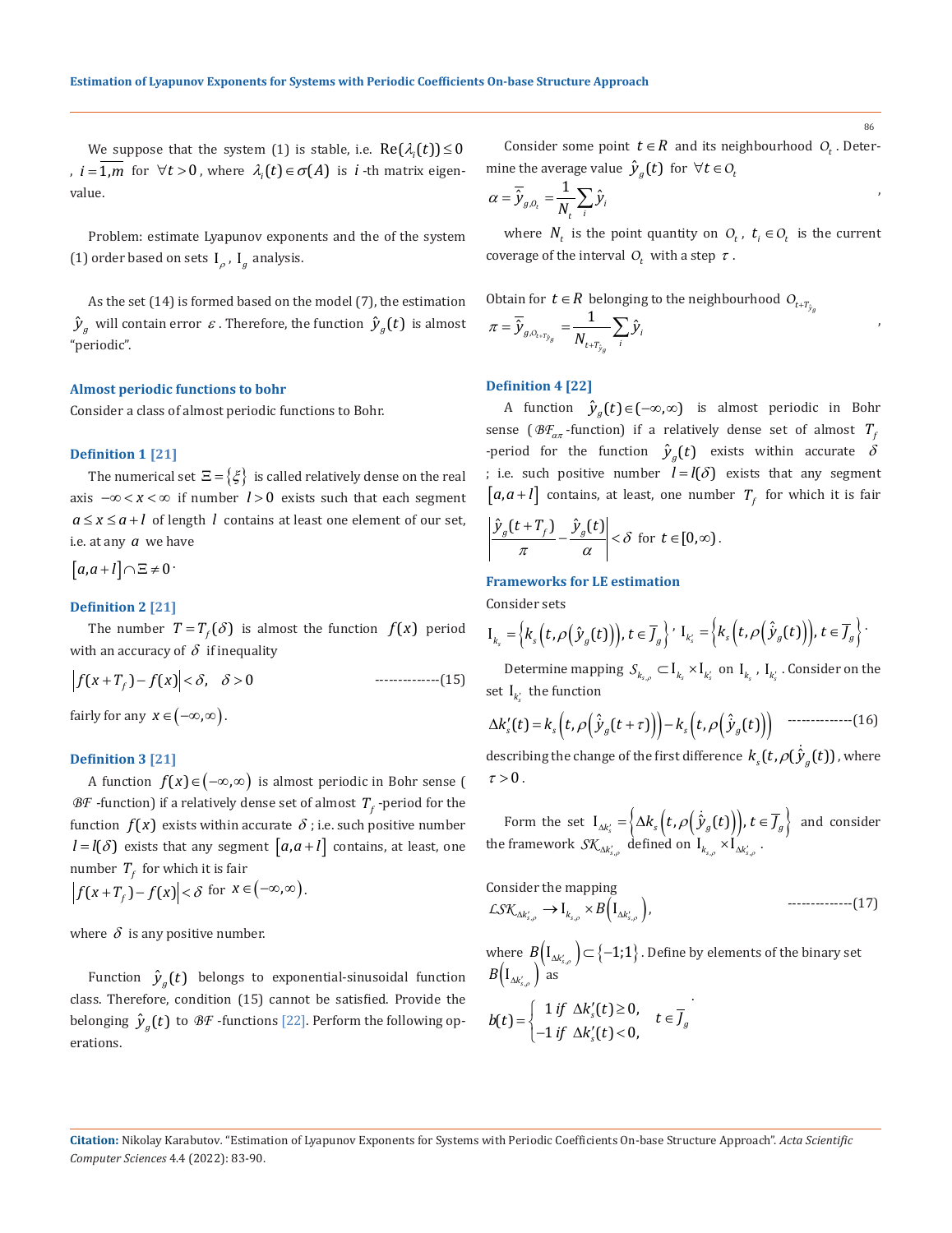87

Remark 1. The border chosen for limit superior to (9) is based on the change  $S_{k_{s,\rho}}$  .

Remark 2. Values range choice of the function  $b(t)$  is defined by the convenience of its graphic analysis.  $b(t)$  is possible to define on the binary set {0; 1}.

The stated approach is proposed for stationary systems. Some modification has required this approach for  $\alpha\pi$  -almost periodic systems. Some modification has required this approach for  $\alpha\pi$  $\mathcal{L}$  almost periodic systems. In particular, the framework  $\mathcal{L} \mathcal{S} \mathcal{K}_{\Delta k'_{s,\rho}}$ effectively works in the analysis of stationary systems.  $\mathcal{LSK}_{\Delta k'_{s,\rho}}$ is inefficient for periodic systems as the function  $b(t)$  reflects all changes in the framework  $\mathcal{SK}_{\Delta k'_{s,\rho}}$  .  $\mathcal{LSK}_{\Delta k'_{s,\rho}}$  is inefficient for periodic systems as the function  $b(t)$  reflects all changes in the framework *S*<sub>*K*<sub>Δ*k'*<sub>*s ο</sub>* ·</sub></sub></sub>

#### **System order estimation**

All results presented further belong to the system (1) with Frobenius matrix *A*,  $y \in R$ ,  $W_{ij} = 0$ ,  $u \in R$ . We consider that the matrix *A* satisfies A1-A3 conditions. We consider that the matrix *A* satisfies A1-A3 conditions.

Consider the framework defined on  $\, {\rm I}_{k_{s,\rho}} \times {\rm I}_{\Delta k'_{s,\rho}} \,$  and described by function  $f_{sk}(t)$ :  $k_s \rightarrow \Delta k_s$ . The function  $f_{sk}(t)$  is  $\mathcal{BF}_{\alpha\pi}$ -function.  $f_{sk}$  (*t*) contains areas  $\mathcal{D}_{sk}$  which have sharply changing amplitude.

#### **Definition 5 [22]**

The area  $\mathcal{D}_{sk}$  of the function  $f_{sk}$  is  $\alpha\pi$  -area on the interval  $J_{sk} = [t, t + T]$  if it corresponds to the change  $BF_{\alpha\pi}$ -function  $k<sub>s</sub>(t)$  on this interval.

## **Theorem 1**

Let the system (1) satisfy conditions A1-A3. Then the system (1) have an order  $m$ , if the function  $f_{sk}(t)$  contains not fewer  $m$ areas  $\mathcal{D}_{\scriptscriptstyle{sk}}$  on the interval  $\left\lfloor t_{\scriptscriptstyle{0}}^{\vphantom{\dag}},t^{\ast}\right\rfloor \subset\overline{J}_{\scriptscriptstyle{g}}^{\phantom{\dag}}\left(t^{\ast}\leq\overline{t}\right)$ .

Remark 3. As matrix A eigenvalues  $\lambda_i(t)$  are periodic functions of time, then a lineals  $\mathcal{L}^i(t)$  and  $\mathcal{L}^{i+1}(t)$  can be intersected. This case can lead to an infinite LE spectrum. This feature is noted in [19].

Remark 4. If frequency spectra of lineal  $\mathcal{L}^{i}(t)$  and  $\mathcal{L}^{i+1}(t)$  are intersected, then, following remark 3, we have a pyramid with almost smooth faces. Such representation influences on LE spectrum. The pyramid considered in [19] corresponds to a stepped set of lineals

$$
0\equiv \mathcal{L}^{l_0}(t)\subset \mathcal{L}^{l_1}(t)\subset \ldots \subset \mathcal{L}^{l_n}(t)\equiv \mathcal{L}^{m}(t)\,.
$$

#### **Structural approach to LE estimation**

We introduce the framework  $\mathcal{SK}_{k_{s,\rho}^i}$  which is defined on the set  $I_{k_s} \times I_{k'}$  and  $S_{k} \times I_{k'}$  where *i* designates *i*-th derivative  $\hat{y}_g(t)$ ,

$$
\mathbf{I}_{k'_s} = \left\{ k_s \left( t, \rho \left( \hat{\mathcal{Y}}_g^{(i)}(t) \right) \right), t \in \overline{J}_g \right\} \qquad \qquad \text{---} \tag{18}
$$

The framework  $\mathcal{SK}_{k_{s,\rho}^i}$  [20] reflects LE change. Indicators  $\chi_i \left[ \hat{\mathcal{Y}}_g \right]$  correspond to local minima  $\mathcal{SK}_{k_{s,\rho}^i}$ .  $\chi_m$  correspond to a global minimum, and  $\chi_1$  correspond to a maximum of the function describing the change  $\,mathcal{SK}_{k_{s,\rho}^{i}}$ .

## **Theorem 2 [22]**

If the system (1) is stable and contains simple eigenvalues, then frameworks  $\mathcal{SK}_{k^i_{s,p}}$ ,  $i = 1, m$  reflect the information on Lyapunov exponents.

The local minima location on  $\mathcal{SK}_{k_{s,\rho}^i}$  coincides with areas  $\mathcal{D}_{sk}^i$ of the framework  $\mathcal{S}\mathcal{K}$  *i* The analysis  $\mathcal{D}_{sk}^{i}$  gives the set  $\mathcal{M}_{LE}$  containing LE estimations of the system (1). The cardinal number *MLE* cannot coincide with LE number of the system.  $M_{LE}$  characterizes an available set of system (1) lineales.

Perform the choice of time  $\overline{t}$  in (10) based on framework  $S\mathcal{K}_{\Lambda k'}$  analysis. The described approach generalization is given in [22], where the procedure is described for the LE spectrum estimation.

#### **On LE structural identifiability**

The system structural identifiability (SI) estimation guarantees the computability of LE at a given input. The SI estimation method is presented in [23]. It is based on the analysis of properties of a specific class of geometric frameworks  $S_{ev}$ . Input requirements guaranteeing SI and obtaining of LE are presented in [23]. They endow  $S_{ev}$  with the required properties and the application of the above approach.

**Citation:** Nikolay Karabutov*.* "Estimation of Lyapunov Exponents for Systems with Periodic Coefficients On-base Structure Approach". *Acta Scientific Computer Sciences* 4.4 (2022): 83-90.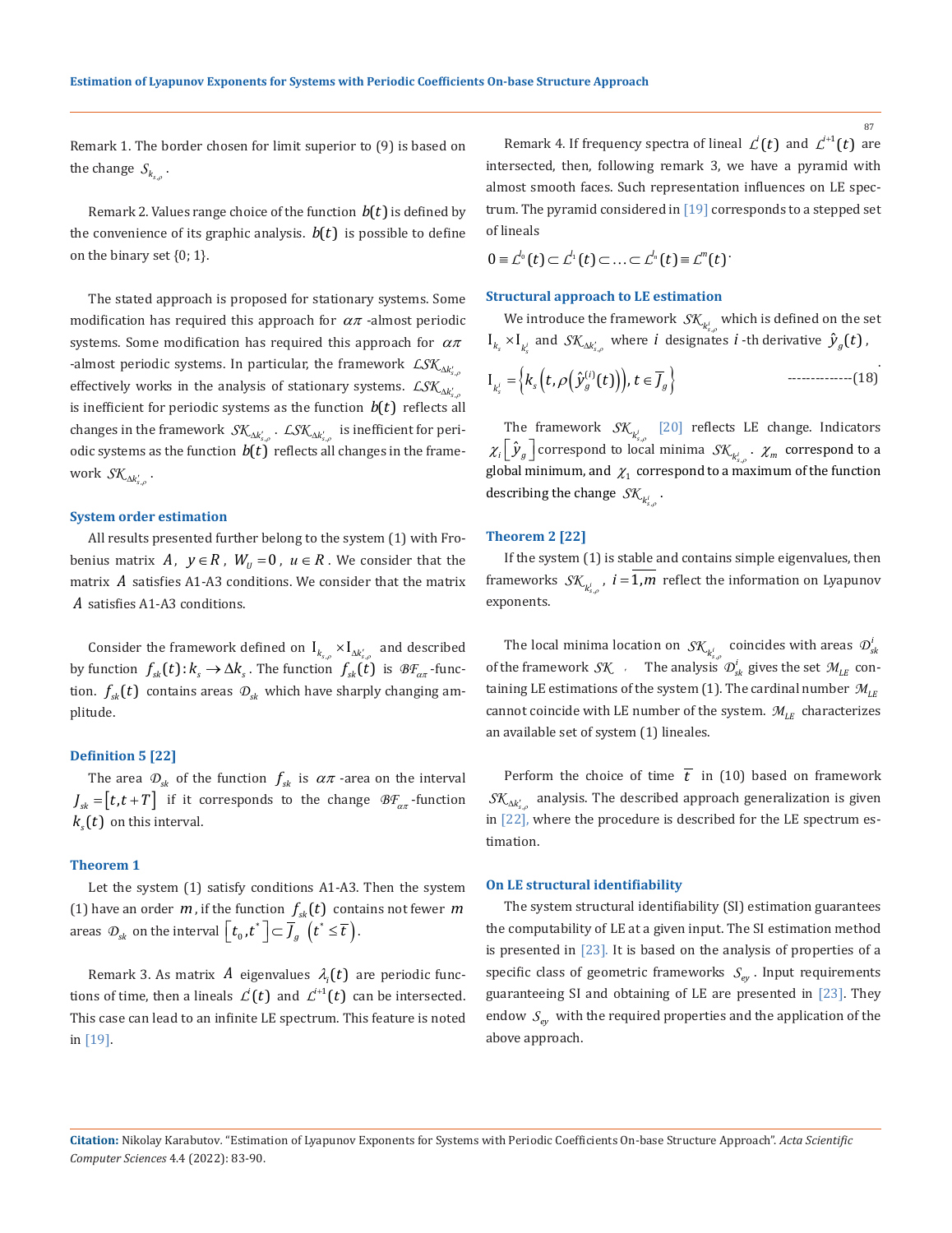## **Simulation results**

Consider the system (1) which phase portrait is showed in Figure 1. The information set (4) is known. Input is  $u(t) = 5 + 2\sin(0.2\pi t)$ . Figure 1 shows that the system has oscillations. The input has only one frequency. Therefore, existence in the framework of oscillations with other frequencies indicates what the system is possible belongs to the non-stationary system class.



**Figure 1:** Phase portrait of system.

Find the model (7) for obtaining of the general solution for  $y, \dot{y}$ . Apply operation of numerical differentiation to calculation *y* . Models (7) have the form

 $\hat{y}_q(t) = [0.75; 0.07; -0.22][1 u(t) \dot{u}(t)]^T$  $\hat{\dot{y}}_{q}(t)$  =  $\left[-0.394; -0.059; 0,078\right] \left[1 \, u(t) \, \dot{u}(t)\right]^{T}.$ 

The determination coefficient for these models is 0.99. Next, find estimations for system free motion.

Consider frameworks  $\mathcal{SK}_{\Delta k'_{s,\rho}}$ ,  $\mathcal{S}_{k^1_{s,\rho}}$  presented in Figure 2, and apply them to order estimation of the system.

The  $\,\mathcal{SK}_{\Delta k_{s,\rho}^1}\,$  analysis will show that the system has a third order. We obtain Lyapunov exponent set

 $M_{LE}$  = {-2.04; -1.842; -1.77; -1.167; -0.878}

based on the analysis  $\mathcal{SK}_{\Delta k^1_{s,\rho}}$  and  $\mathcal{SK}_{\Delta k^2_{s,\rho}}$  .

The upper bound for the smallest LE is  $\kappa_m = -2.04$ . The mobility admissible limit of the higher indicator  $\chi_1$  is –0.8.  $\chi$  -adequacy



[22] check results of Lyapunov exponents are presented in figure 3. We see that estimations are  $\chi$  -adequate. Figure 4 represents Lyapunov exponent distribution.



**Figure 3:**  $\chi$ - adequacy estimation results in spaces  $\mathcal{R}_y = (\hat{y}_g, \hat{y}_g)$  and  $\mathcal{R}_y = (\Delta k_{s,\rho}^1, \hat{y}_g)$ 

The initial system has following eigenvalues of the state matrix  $\lambda_1(t) = -1 + 0.2\sin(0.02\pi t)$ ,  $\lambda_2(t) = -2 + 0.3\sin(0.04\pi t)$  $\lambda_1(t) = -3 + 0.2\sin(0.06\pi t)$ 

So, modeling results show that the proposed approach allows obtaining LE estimations. It gives a complex assessment of the Lyapunov exponent spectrum. This is the main advantage of this method. The basis of this method is frameworks describing the LE dynamics change. Proposed frameworks are to criteria for LE set selection.

# **Conclusion**

We propose frameworks reflecting dynamics of Lyapunov exponent change. We show that the dynamic system can have a Lyapu-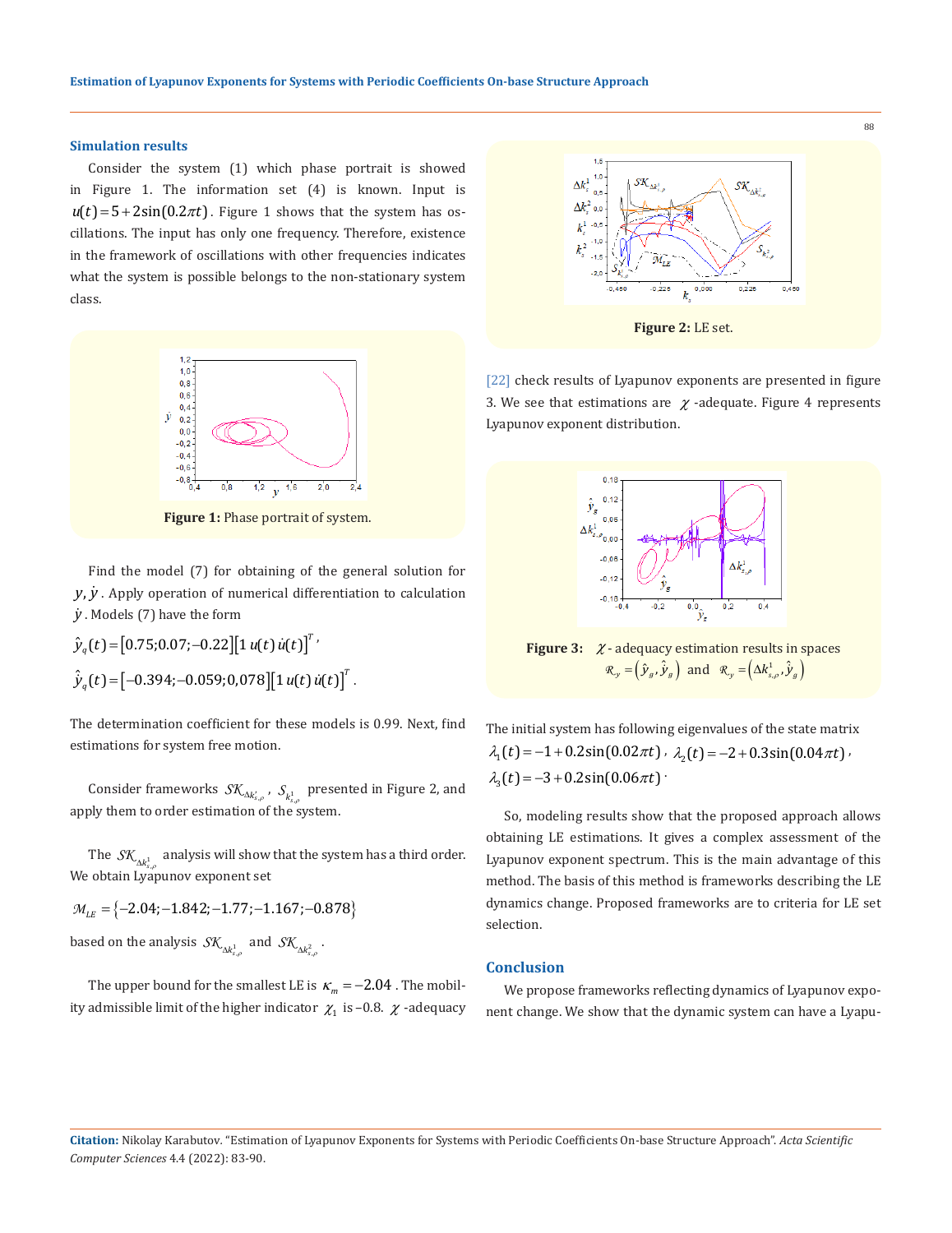nov exponent set. The LE structural identifiability problem is considered. The estimation procedure of system order is presented. Modeling results show that the proposed approach allows obtaining LE estimation.

# **Bibliography**

- 1. Thamilmaran K., *et al.* ["Experimental realization of strange](https://journals.aps.org/pre/abstract/10.1103/PhysRevE.74.036205) [nonchaotic attractors in a quasiperiodically forced electronic](https://journals.aps.org/pre/abstract/10.1103/PhysRevE.74.036205) circuit". *[Physical Review E](https://journals.aps.org/pre/abstract/10.1103/PhysRevE.74.036205)* 74 (2006): 036205.
- 2. [Porcher R and Thomas G. "Estimating Lyapunov exponents](https://www.researchgate.net/publication/11881275_Estimating_Lyapunov_exponents_in_biomedical_time_series) [in biomedical time series".](https://www.researchgate.net/publication/11881275_Estimating_Lyapunov_exponents_in_biomedical_time_series) *Physical Review E* 64.7 (2001): [010902.](https://www.researchgate.net/publication/11881275_Estimating_Lyapunov_exponents_in_biomedical_time_series)
- 3. [Goshvarpour A and Goshvarpour A. "Chaotic Behavior of Heart](https://www.researchgate.net/publication/267710294_Chaotic_Behavior_of_Heart_Rate_Signals_during_Chi_and_Kundalini_Meditation) [Rate Signals during Chi and Kundalini Meditation".](https://www.researchgate.net/publication/267710294_Chaotic_Behavior_of_Heart_Rate_Signals_during_Chi_and_Kundalini_Meditation) *Interna[tional Journal of Image, Graphics and Signal Processing](https://www.researchgate.net/publication/267710294_Chaotic_Behavior_of_Heart_Rate_Signals_during_Chi_and_Kundalini_Meditation)* 4.2 [\(2012\): 23-29.](https://www.researchgate.net/publication/267710294_Chaotic_Behavior_of_Heart_Rate_Signals_during_Chi_and_Kundalini_Meditation)
- 4. Goshvarpour A., *et al.* ["Nonlinear Evaluation of Electroenceph](https://www.researchgate.net/publication/259641271_Nonlinear_Evaluation_of_Electroencephalogram_Signals_in_Different_Sleep_Stages_in_Apnea_Episodes)[alogram Signals in Different Sleep Stages in Apnea Episodes".](https://www.researchgate.net/publication/259641271_Nonlinear_Evaluation_of_Electroencephalogram_Signals_in_Different_Sleep_Stages_in_Apnea_Episodes) *[International Journal of Intelligent Systems and Applications](https://www.researchgate.net/publication/259641271_Nonlinear_Evaluation_of_Electroencephalogram_Signals_in_Different_Sleep_Stages_in_Apnea_Episodes)*  [5.10 \(2013\): 68-73.](https://www.researchgate.net/publication/259641271_Nonlinear_Evaluation_of_Electroencephalogram_Signals_in_Different_Sleep_Stages_in_Apnea_Episodes)
- 5. [Hołyst JA and Urbanowicz K. "Chaos control in economical](https://www.researchgate.net/publication/222958941_Chaos_control_in_economical_model_by_time-delayed_feedback_method) [model by time-delayed feedback method".](https://www.researchgate.net/publication/222958941_Chaos_control_in_economical_model_by_time-delayed_feedback_method) *Physica A: Statisti[cal Mechanics and its Applications](https://www.researchgate.net/publication/222958941_Chaos_control_in_economical_model_by_time-delayed_feedback_method)* 287.3-4 (2000): 587-598.
- 6. [Macek WM and Redaelli S. "Estimation of the entropy of the](https://pubmed.ncbi.nlm.nih.gov/11101986/) solar wind flow". *Physical Review E* [62.5 \(2000\): 6496-6504.](https://pubmed.ncbi.nlm.nih.gov/11101986/)
- 7. [Ch Skokos. "The Lyapunov Characteristic Exponents and Their](https://arxiv.org/abs/0811.0882) Computation". *[Lecture Notes in Physics](https://arxiv.org/abs/0811.0882)* 790 (2010): 63-135.
- 8. [Gencay R and Dechert WD. "An algorithm for the n Lyapunov](https://www.spiedigitallibrary.org/conference-proceedings-of-spie/1710/0000/Algorithm-for-the-N-Lyapunov-exponents-of-an-N-dimensional/10.1117/12.140105.short?SSO=1) [exponents of an n-dimensional unknown dynamical system".](https://www.spiedigitallibrary.org/conference-proceedings-of-spie/1710/0000/Algorithm-for-the-N-Lyapunov-exponents-of-an-N-dimensional/10.1117/12.140105.short?SSO=1) *Physica D* [59 \(1992\): 142-157.](https://www.spiedigitallibrary.org/conference-proceedings-of-spie/1710/0000/Algorithm-for-the-N-Lyapunov-exponents-of-an-N-dimensional/10.1117/12.140105.short?SSO=1)
- 9. [Takens F. "Detecting strange attractors in turbulence". Dynam](https://link.springer.com/chapter/10.1007/BFb0091924)[ical Systems and Turbulence. Lecture Notes in Mathematics/](https://link.springer.com/chapter/10.1007/BFb0091924) [Editions D. A. Rand, L.-S. Young. Berlin: Springer-Verlag 898](https://link.springer.com/chapter/10.1007/BFb0091924) [\(1980\): 366-381.](https://link.springer.com/chapter/10.1007/BFb0091924)
- 10. Wolf A., *et al.* ["Determining Lyapunov exponents from a time](https://www.sciencedirect.com/science/article/abs/pii/0167278985900119) series". *Physica* [16D 16 \(1985\): 285-301.](https://www.sciencedirect.com/science/article/abs/pii/0167278985900119)
- 11. Bazhenov VA., *et al.* ["Lyapunov exponents estimation for](http://opir.knuba.edu.ua/files/zbirnyk-99/06-99_.pdf)  [strongly nonlinear nonsmooth discontinuous vibroimpact](http://opir.knuba.edu.ua/files/zbirnyk-99/06-99_.pdf)  system". *[Strength of Materials and Theory of Structures](http://opir.knuba.edu.ua/files/zbirnyk-99/06-99_.pdf)* 99 [\(2017\): 90-105.](http://opir.knuba.edu.ua/files/zbirnyk-99/06-99_.pdf)
- 12. [Bespalov AV and Polyakhov ND. "Comparative analysis of](https://www.researchgate.net/publication/2357600_A_Comparison_between_Methods_to_Compute_Lyapunov_Exponents) [methods for estimating the first Lyapunov exponent".](https://www.researchgate.net/publication/2357600_A_Comparison_between_Methods_to_Compute_Lyapunov_Exponents) *Modern [Problems of Science and Education](https://www.researchgate.net/publication/2357600_A_Comparison_between_Methods_to_Compute_Lyapunov_Exponents)* 6 (2016).
- 13. Golovko VA. "Neural network methods of chaotic processes processing". In Scientific session of MEPhI-2005. VII All-Russian scientific and technical Neuroinformation scientist (Neuroinformatics)-2005 conference "Neuroinformatics 2005": Lectures on neuroinformatics. Moscow: MEPhI (2005): 43-88.
- 14. Perederiy YA. "Method for calculation of lyapunov exponents spectrum from data series". *Izvestiya VUZ. Applied Nonlinear Dynamics* 20.1 (2012): 99-104.
- 15. Benettin G., *et al*[. "Lyapunov characteristic exponents for](https://link.springer.com/article/10.1007/BF02128236) [smooth dynamical systems and for Hamiltonian systems: A](https://link.springer.com/article/10.1007/BF02128236)  [method for computing all of them". Pt. I: Theory. Pt. II: Numeri](https://link.springer.com/article/10.1007/BF02128236)[cal applications, Meccanica 15 \(1980\): 9-30.](https://link.springer.com/article/10.1007/BF02128236)
- 16. Moskalenko O., *et al*[. "Lyapunov exponent corresponding to](https://www.researchgate.net/publication/281056077_Lyapunov_exponent_corresponding_to_enslaved_phase_dynamics_Estimation_from_time_series) [enslaved phase dynamics: Estimation from time series".](https://www.researchgate.net/publication/281056077_Lyapunov_exponent_corresponding_to_enslaved_phase_dynamics_Estimation_from_time_series) *Physical Review E* [92 \(2015\): 012913.](https://www.researchgate.net/publication/281056077_Lyapunov_exponent_corresponding_to_enslaved_phase_dynamics_Estimation_from_time_series)
- 17. Cvitanovi´c P., *et al*[. "Chaos: Classical and Quantum". Chaos-](https://chaosbook.org/version16/chapters/ChaosBook.pdf)[Book.org version16.0 \(2017\).](https://chaosbook.org/version16/chapters/ChaosBook.pdf)
- 18. Filatov VV. "Structural characteristics of geophysical fields anomalies and their use in forecasting". *Geophysics* 4.16 (2013): 34-41.
- 19. Bylov BF., *et al*. "Theory of Lyapunov indexes and its application to stability problems". Moscow: Nauka (1966).
- 20. Karabutov NN. "Frameworks in problems of identification: Design and analysis". Moscow: URSS/Lenand (2018).
- 21. Bohr G. "Almost periodic functions". Moscow: Librocom (2009).
- 22. [Karabutov N. "About Lyapunov Exponents Identification for](https://www.researchgate.net/publication/328731964_About_Lyapunov_Exponents_Identification_for_Systems_with_Periodic_Coefficients) [Systems with Periodic Coefficients".](https://www.researchgate.net/publication/328731964_About_Lyapunov_Exponents_Identification_for_Systems_with_Periodic_Coefficients) *International Journal of [Intelligent Systems and Applications](https://www.researchgate.net/publication/328731964_About_Lyapunov_Exponents_Identification_for_Systems_with_Periodic_Coefficients)* 10.11 (2018): 1-10.

89